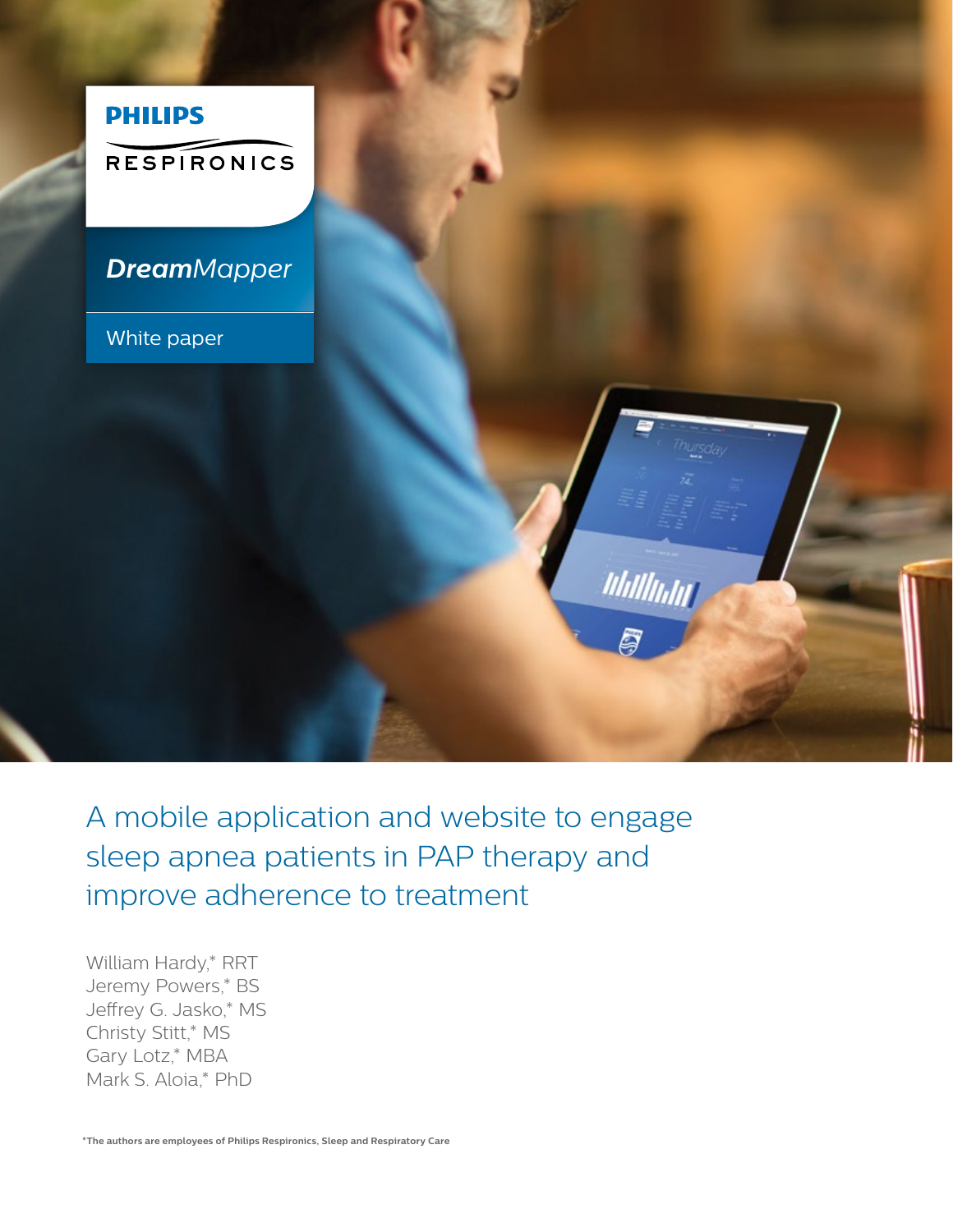# Abstract



### **Introduction**

Sleep Apnea is a serious medical condition with significant health consequences. Treatment with Positive Airway Pressure (PAP) therapy is effective, but adherence to treatment is poor. Lower adherence can result in undertreated patients and, in some cases, may lead to refusal of insurers to pay for therapy. DreamMapper is a mobile application and website that employs theoretically driven and empirically tested interventions designed to improve adherence to PAP therapy.

### **Methods**

In this naturalistic study, we analyzed a retrospective group of slightly fewer than 173,000 patients from the Philips Respironics EncoreAnywhere database to determine whether having the DreamMapper application resulted in any differences in PAP adherence rates compared to patients who did not have DreamMapper.

### **Results**

At 90 days, patients using DreamMapper achieved a 78% adherence rate based upon the CMS adherence requirements, yet patients who did not use DreamMapper demonstrated a 63% rate of adherence. Patients using DreamMapper also used therapy an average of 1.1 hours a night longer than those not using DreamMapper. DreamMapper also helped those patients who struggled early with therapy. Forty-six percent (46%) of those who struggled and had DreamMapper were able to achieve adherence by 90 days compared to only 12% of those who did not have DreamMapper.

### **Discussion**

Patients who engaged with the DreamMapper mobile application and website showed improved adherence rates compared to standard care (defined in this paper). We believe that improvements in adherence are likely related to better patient outcomes and higher patient satisfaction.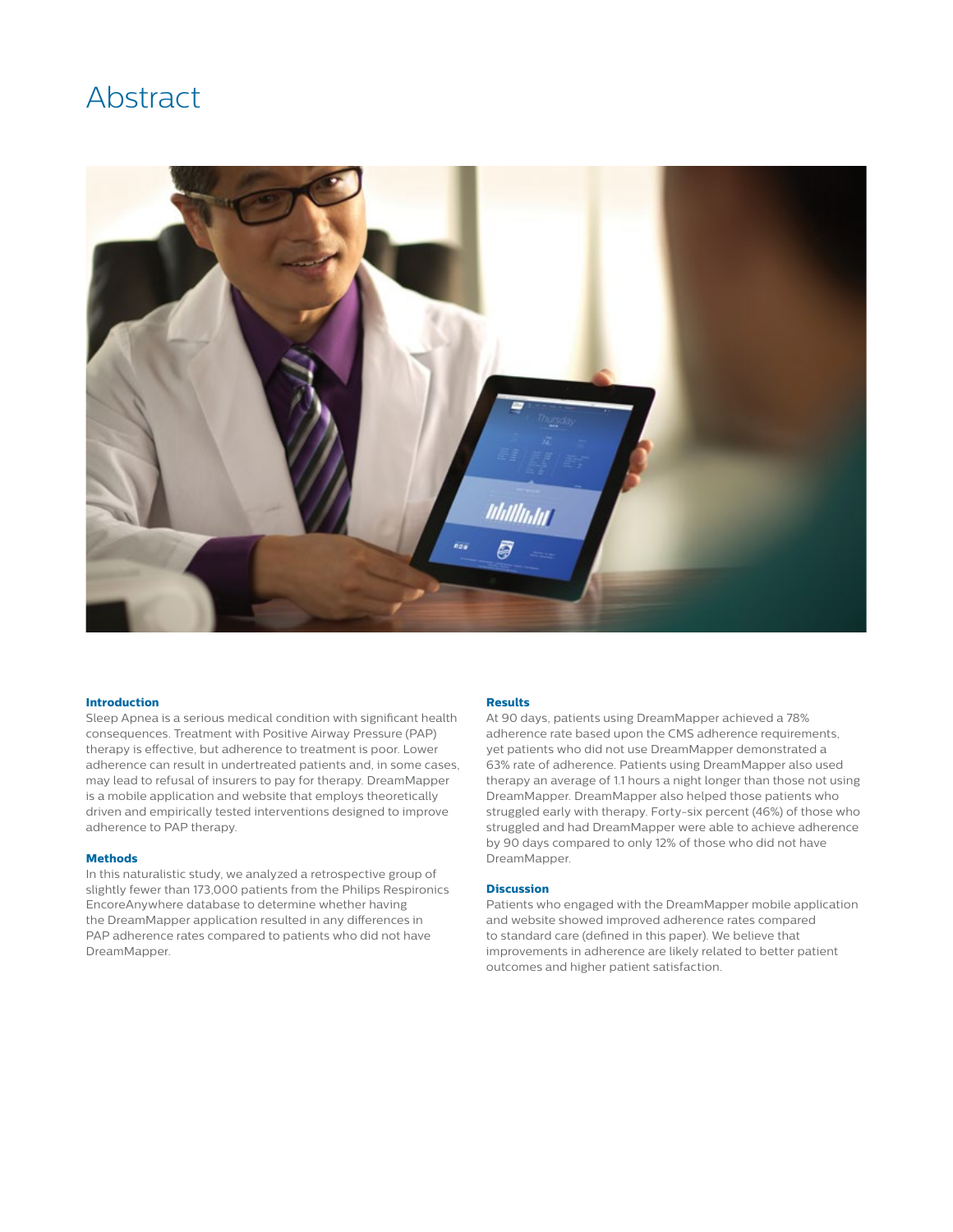# Background

Obstructive Sleep Apnea (OSA) is a serious medical illness (1), affecting approximately 13% of men and 6% of women in the US population (2). OSA has concomitant medical comorbidities that can threaten life, but treatment has been shown to effectively improve both medical outcomes and quality of life (3, 4). Positive airway pressure (PAP) therapy is the most commonly prescribed treatment for patients with OSA. To be maximally effective, PAP therapy must be used nightly (5, 6). Recent Medicare guidelines have resulted in denial of reimbursement for PAP therapy if a patient does not demonstrate adequate adherence to treatment (7). Adequate adherence is defined as the use of therapy on at least 70% of nights, for at least 4 hours each night, over a consecutive 30-day period in the first 90 days of treatment (8).

Adherence to treatment has been thought to be influenced by a number of factors, including the severity of symptoms, treatment response, treatment pressure, socioeconomic status and race. However, most of these predictors do not hold up across studies (9, 10). To date, the most significant predictor of adherence to treatment has been patient motivation and one's confidence that s/he can use treatment during times of struggle (11, 12). These two constructs are directly related to psychological theories of how people go about changing their health behaviors. Such theories have been used to develop interventions to improve adherence to treatment (13, 14).

PAP therapy devices are unique because they offer an objective way to account for therapy utilization and provide insight to efficacy. Adherence, determined by the amount of time a patient breathes at the set therapy pressure, can be objectively recorded by PAP devices and reported daily. PAP devices also identify breathing events based on changes in airflow and help identify excessive mask air leaks that could impact therapy use. Data from the PAP device can be downloaded into various software programs that allow the data to be displayed at varying levels of granularity (e.g., hourly, daily, monthly, etc.). The content and presentation of device data vary by the software manufacturer.

One such software program is EncoreAnywhere (Philips Respironics, Murrysville, PA). Device data (adherence and airflow data) are uploaded into a remotely housed, secure server. In addition to device data, additional therapy, health information, healthcare provider and payer information associated with the patient can be entered manually or linked with electronic health records. Device data are uploaded into the database either manually from a data card (SD Card) or automatically through a wireless modem. Data are used to create summary reports with user-selected levels of detail. Currently, there are over 5 million active patients in the EncoreAnywhere database. Only data from Philips Respironics' therapy devices can be loaded into the EncoreAnywhere database.

As an offering to patients, a tool to engage patients with their therapy experience and provide feedback, information and device support tools is available. DreamMapper (Philips Respironics, Murrysville, PA) is a mobile application and website that provides patients with their individual adherence and therapy information and access to information about sleep apnea and therapy equipment. It also gives patients other tools and techniques for dealing with their therapy. The predecessor to DreamMapper was known as SleepMapper. DreamMapper was introduced to support a new family of sleep products and the functionality and content are the same as SleepMapper.

DreamMapper is different from other patient engagement sleep applications in two key ways. First, the content of DreamMapper and its algorithms regarding how it communicates with patients are derived from psychological theories of behavior change and supported by empirical research (15). Second, upon setup, DreamMapper can be automatically linked to the individual patient's account in EncoreAnywhere and then report individual unique patient data on adherence and airflow data from EncoreAnywhere. DreamMapper has the potential to positively impact patient acceptance of and adherence to PAP therapy.

To date, adherence studies typically involve relatively small numbers of patients and findings may be limited by geographical, socioeconomic or other sources of bias. We undertook an analysis of approximately 173,000 records from the EncoreAnywhere database to compare adherence in patients using DreamMapper to a similar group of patients who did not use it (referred to as Standard Care or SC).

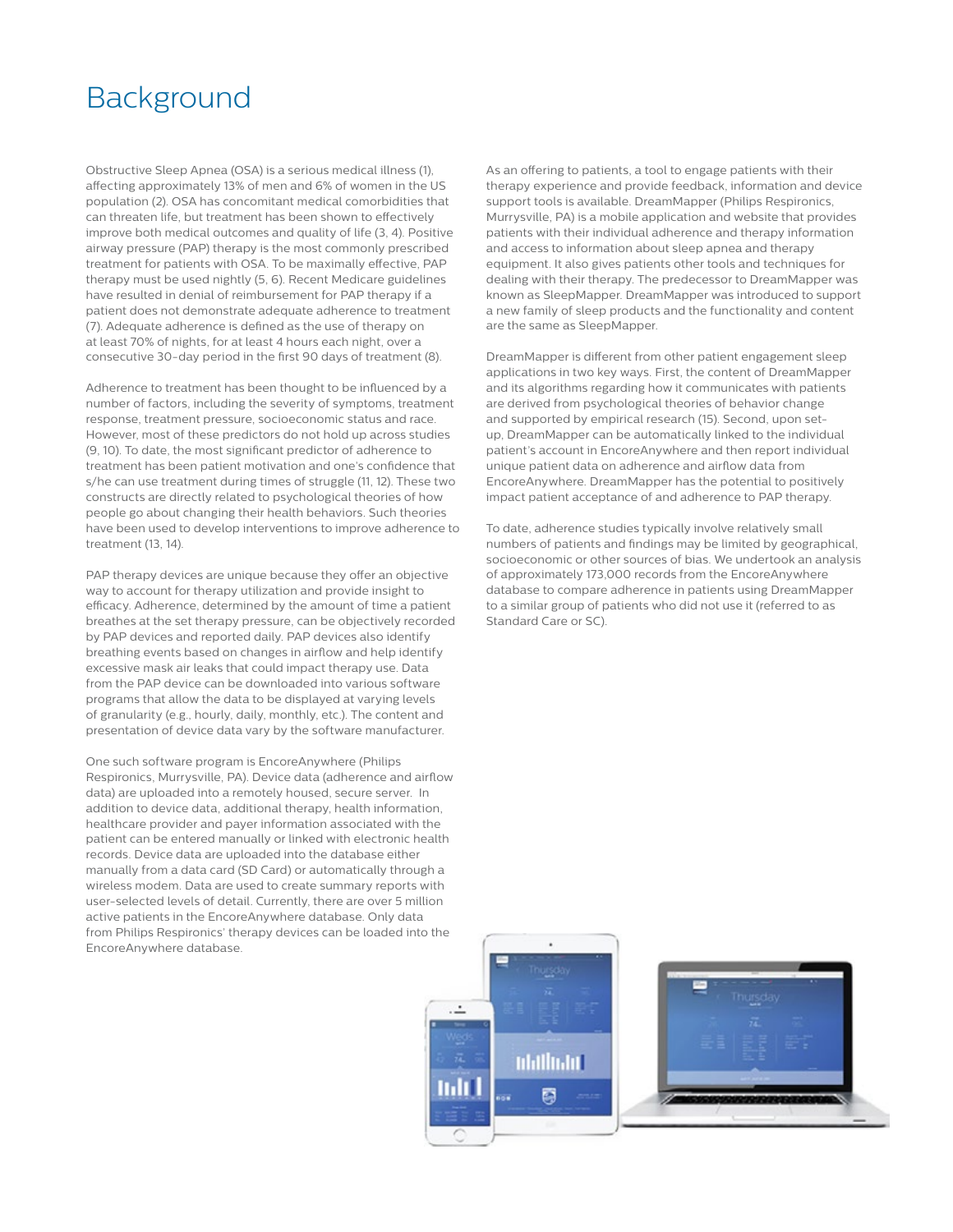# **Methods**

For this naturalistic, retrospective study the EncoreAnywhere database was queried to produce records based upon a set-up date in EncoreAnywhere between March 1, 2013, and January 1, 2016. All participants had data that were downloaded into EncoreAnywhere either automatically (through the wireless modem), or manually (from the SD card). Automatic downloads occurred regularly, assuring that data were not lost. The manual downloads from SD cards took place at less regular intervals and if the SD card was not downloaded, participant use data would not show up in the EncoreAnywhere database until an SD card download occurred.

Reports were generated with adherence data at 30-day intervals so that adherence was summarized at day 30, 60, and 90 of treatment for each participant.

For this analysis, we matched two groups (DreamMapper and SC) on the percentage of participants with SD cards. Matching on this variable was important to control for motivation, as SD card downloads might represent a level of interest in data only seen in the most motivated users. We could not analyze only those participants with automatic downloads by the wireless modem as this would represent a sampling bias of only those participants who received the type of care that allowed them to receive and keep modems for 90 days. This would likely artificially increase adherence rates. We analyzed the data in three ways.

### **Conservative Analysis**

First, we analyzed all participants who met our criteria. Missing data on any given day were filled in with the number "0" to take the most conservative approach. This approach may underestimate actual use of PAP because there may be use on days where data are not available but therapy was used. 22% of the participants in the DM group had data downloaded from SD cards compared to 21% in the SC group.

#### **High User Analysis**

Second, we analyzed only those participants who completed downloaded datasets for the first 90 days, with no blank days. Non-use days would show up as "0," but these numbers could be trusted as accurate. This method artificially overestimates use because it only includes those who receive the special type of care that includes modems for a full 90 days and may represent the most motivated and vigilant users. 19% percent of the participants in the DM group had data downloaded from SD cards compared to 12% in the SC group for this analysis.

#### **Struggling User Analysis**

Data were analyzed for participants with less than two hours average usage per night in the first 14 days and who created their DreamMapper account between days 14 and 60. Participants in this category were defined as struggling with therapy.

Records were from active EncoreAnywhere accounts only, to eliminate any accounts established for testing or evaluation purposes. This retrospective data analysis was reviewed and approved by an independent IRB with waiver of consent. All participant records are de-identified in the EncoreAnywhere database to comply with HIPAA requirements.

The initial set of records was then separated into participants who were DreamMapper (DM) users and participants without DreamMapper (SC). The query generated 172,679 records with 85,077 using DM and 87,602 in the SC group. The following primary variables were then determined for each group: percentage of adherent participants defined using CMS guidelines (≥ 4 hours per night over 70% of the nights across a 30-day consecutive period over the first 90 days of treatment) and average use (hours per night) for the first 30, 60 and 90 days.

### **Statistical Methods**

Available demographic data and average adherence metrics were compared between the DreamMapper and Standard of Care groups using an independent-samples t-test. Additionally, adherence was adjusted for age, using analysis of covariance (ANCOVA), among participants with available age data. The Fisher's Exact Test compared the percentage of participants meeting CMS compliance criteria at 90 days. Statistical comparisons were considered significant at p < 0.05.

#### **Results**

Baseline health characteristics of the participant are not required in the EncoreAnywhere database and are not consistently entered, but some data were available for gender and age. Gender composition is presented in *Table 1*.

# *Table 1. Reported Gender Composition (Number, [%])*

|             | <b>DreamMapper</b> | <b>Standard Care</b> |
|-------------|--------------------|----------------------|
| Female      | 18422 (22%)        | 21084 (24%)          |
| Male        | 42337 (50%)        | 32370 (37%)          |
| Unspecified | 24318 (28%)        | 34148 (39%)          |
| Total       | 85077              | 87602                |

The DM group was slightly younger than the SC group (DM = 49 ± 13 [N=78,031], SC = 57 ± 15 [N=73,244], p<0.001). The distribution of participants by age are shown in *Figure 1*. Participants from young adults to octogenarians made use of DreamMapper. We then examined the correlation between age and adherence to determine the degree to which age might serve as a confounder in the subsequent analyses. The correlation was 0.1, p <0.001. Although this correlation is considered small, we analyzed the data with and without age as a covariate to assure none of our findings were related to the slight difference in age.

### *Figure 1. Age Distribution by Decade*

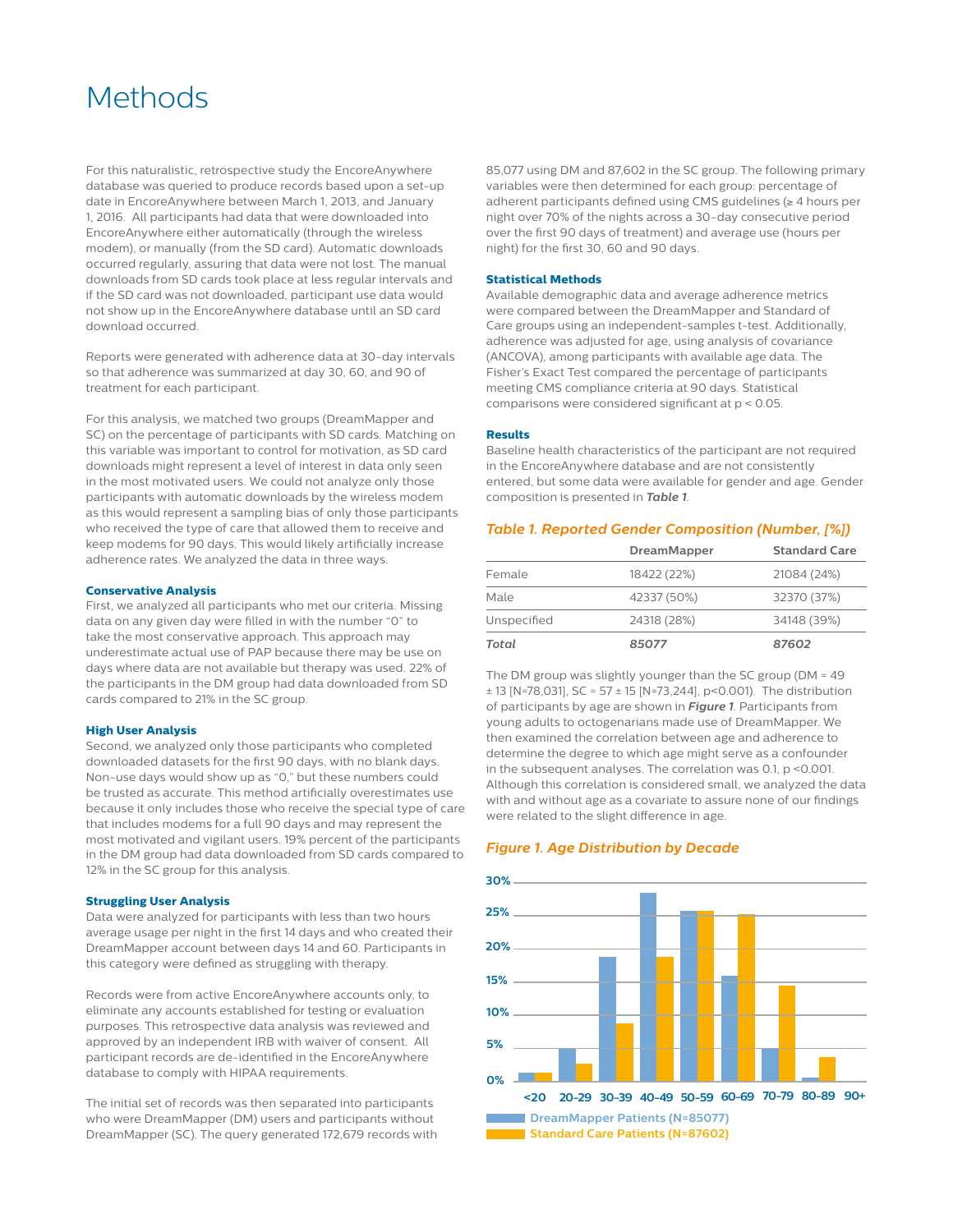# Methods (continued)

#### **Conservative Analysis**

The DM group was more adherent to PAP therapy than was the SC group. When considering the conservative analysis, 78% in the DM group met the CMS criteria for adherence compared to only 63% of the SC group (*Figure 2.1*). The DM group also outperformed the SC group in hours of use at 90 days, both before and after age was included as a covariate (unadjusted: DM =  $4.9 \pm 2.4$ , SC =  $3.8 \pm 2.8$  [t=87.7, p<0.001]; ANCOVA: DM = 5.0 ±2.5, SC = 3.9 ± 2.5 [F=7333.9, p<0.001] *Table 2*). This increase of 1.1 hours a night by day 90 is quite large compared to clinical trials of interventions to improve adherence to PAP therapy (15).

Participants in the DreamMapper arm of this study had a consistently higher percentage of nights with use (*Table 3*). In the first 30 days of treatment, 84% of DM participants used therapy compared to 72% SC participants. More importantly, 78% DM participants used treatment at 90 days compared to 63% of the participants in the SC group.

### **High User Analysis**

When examining the high-users who had data for a full 90 days, we find the same advantage for DM users. Seventy-five percent (75%) of those in the high-using SC group met criteria for adherence, while 84% of DM users in this analysis met these criteria. The unadjusted average nightly adherence showed a 0.5-hours advantage for DM users over the SC group by day 90 (DreamMapper =  $5.5 \pm 2.1$ , Standard of Care =  $5.0 \pm 2.4$ , [ $t=35.2$ , p<0.001]), whereas the age-adjusted adherence showed an advantage of 0.7 hours (SM = 5.6 ± 2.2, SC =  $4.9 \pm 2.2$  [F=2265.9, p < 0.001]).

### *Table 2. Adherence at 90 days, Standard Care versus DreamMapper*

| <b>Conservative Analysis</b>                      | $DM (Mean \lbrack \pm SD \rbrack)$<br>$(N = 85077)$ | SC (Mean [± SD])<br>$(N = 87602)$ |
|---------------------------------------------------|-----------------------------------------------------|-----------------------------------|
| Nightly Adherence, All Nights (hrs.)*             | 4.9(2.4)                                            | 3.8(2.8)                          |
| Nightly Adherence, Nights Used (hrs.)*            | 5.8(2.0)                                            | 5.1(2.6)                          |
| Percent of Nights Used (%)*                       | 78.5 (28.5)                                         | 62.6(35.9)                        |
| Percent of Nights with $\geq 4$ hours of Use (%)* | 65.9 (31.4)                                         | 50.1(35.8)                        |
|                                                   |                                                     |                                   |
| <b>High User Analysis</b>                         | DM (Mean [± SD])<br>$(N = 71157)$                   | SC (Mean [± SD])<br>$(N = 56711)$ |
| Nightly Adherence, All Nights (hrs.)*             | 5.5(2.1)                                            | 5.0(2.4)                          |
| Nightly Adherence, Nights Used (hrs.)*            | 6.1(1.7)                                            | 5.8(2.1)                          |
| Percent of Nights Used (%)*                       | 86.8 (19.9)                                         | 80.9(25.6)                        |



**84% of the high user analysis DreamMapper users met CMS compliance criteria.**



**78% of the conservative analysis DreamMapper users met CMS compliance criteria.**

# *Table 3. Percent of Nights with Therapy Use by Time Interval (Conservative Analysis)*

| Time Period   | 0-30 days | 0-60 days | 0-90 days |
|---------------|-----------|-----------|-----------|
| DreamMapper   | 84%       | 81%       | 78%       |
| Standard Care | 72%       | 67%       | 63%       |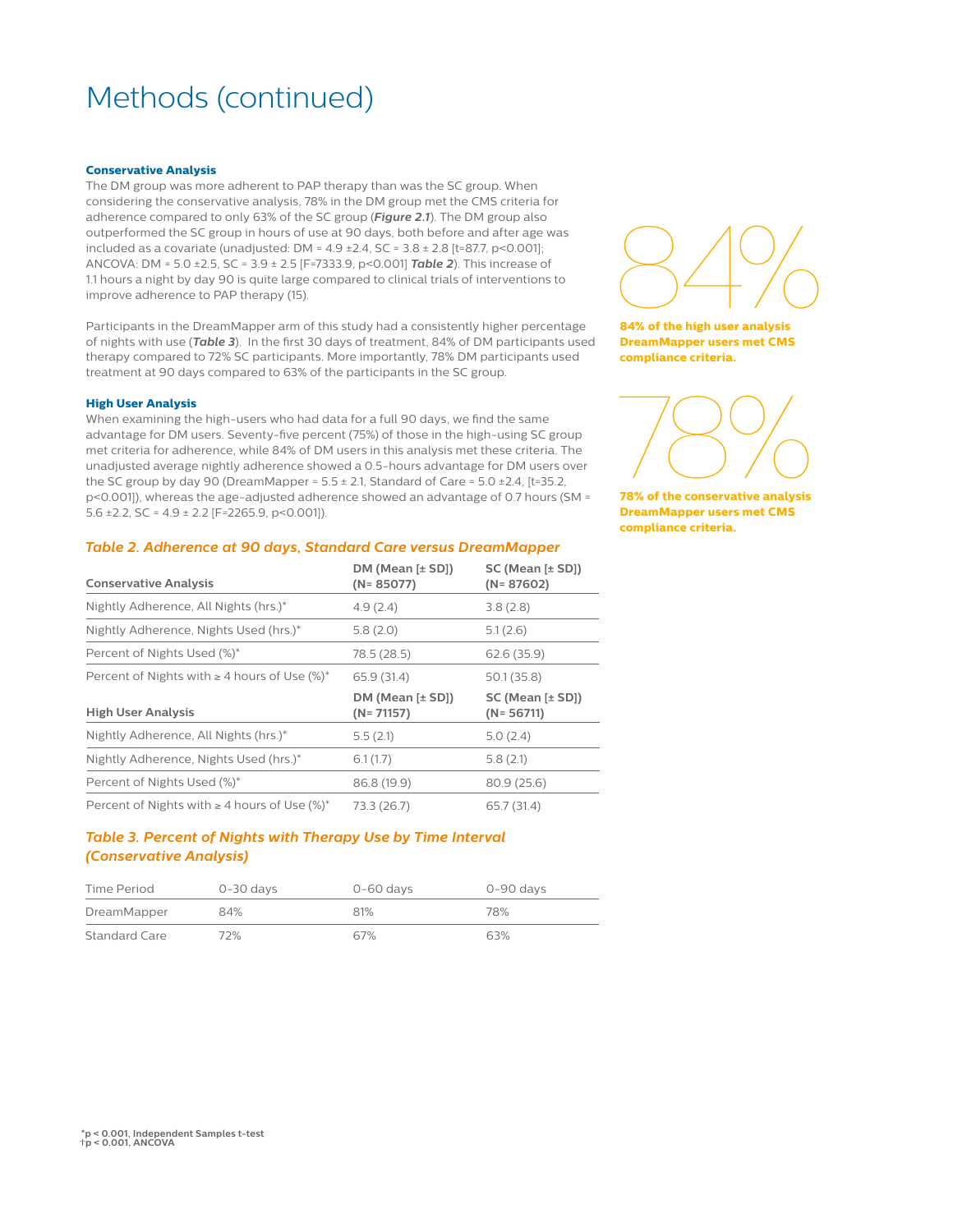# Methods (continued)

*Figure 2.1* illustrates the percent of participants satisfying CMS adherence requirements at 30, 60, and 90 days. A significantly higher percentage of participants with DreamMapper met the requirement at 90 days (p < 0.001 for each time interval).

# *Figure 2.1 CMS Criteria for Adherence at 30, 60 and 90 days, Conservative Analysis*

**% of Participants Satisfying CMS Adherence Requirements; Conservative Analysis (p < 0.001 for all time intervals)**



### **Struggling Users Analysis**

We defined "Struggling Users" as participants who had less than two hours average usage per night for the first 14 days of therapy in the SC group (N = 22,204 [23.5%]), and participants who had fewer than two hours of average usage per night for the first 14 days of therapy and created their DreamMapper account between days 14 and 60 in the DM group (N = 1972 [2.3%]). We analyzed these two groups for meeting CMS adherence requirements. Forty-six percent (46%) of the DreamMapper users who met these criteria went on to achieve adequate adherence with the CMS guidelines at 90 days compared to only 12% of the SC group who met these criteria.

Finally, we looked at participants who used therapy on all (100%) nights (*Figure 3*). In the first 30 days, approximately 1/3 (39% of DM and 30% of SC) of all participants used treatment every night and less than 20% (19% DM and 12% SC) had use documented for all nights over 90 days. A consistently larger percentage of participants with DreamMapper used therapy on 100% of the nights.



**58% more people used their therapy every night when they used DreamMapper.**



## *Figure 3. Therapy Use on All Nights*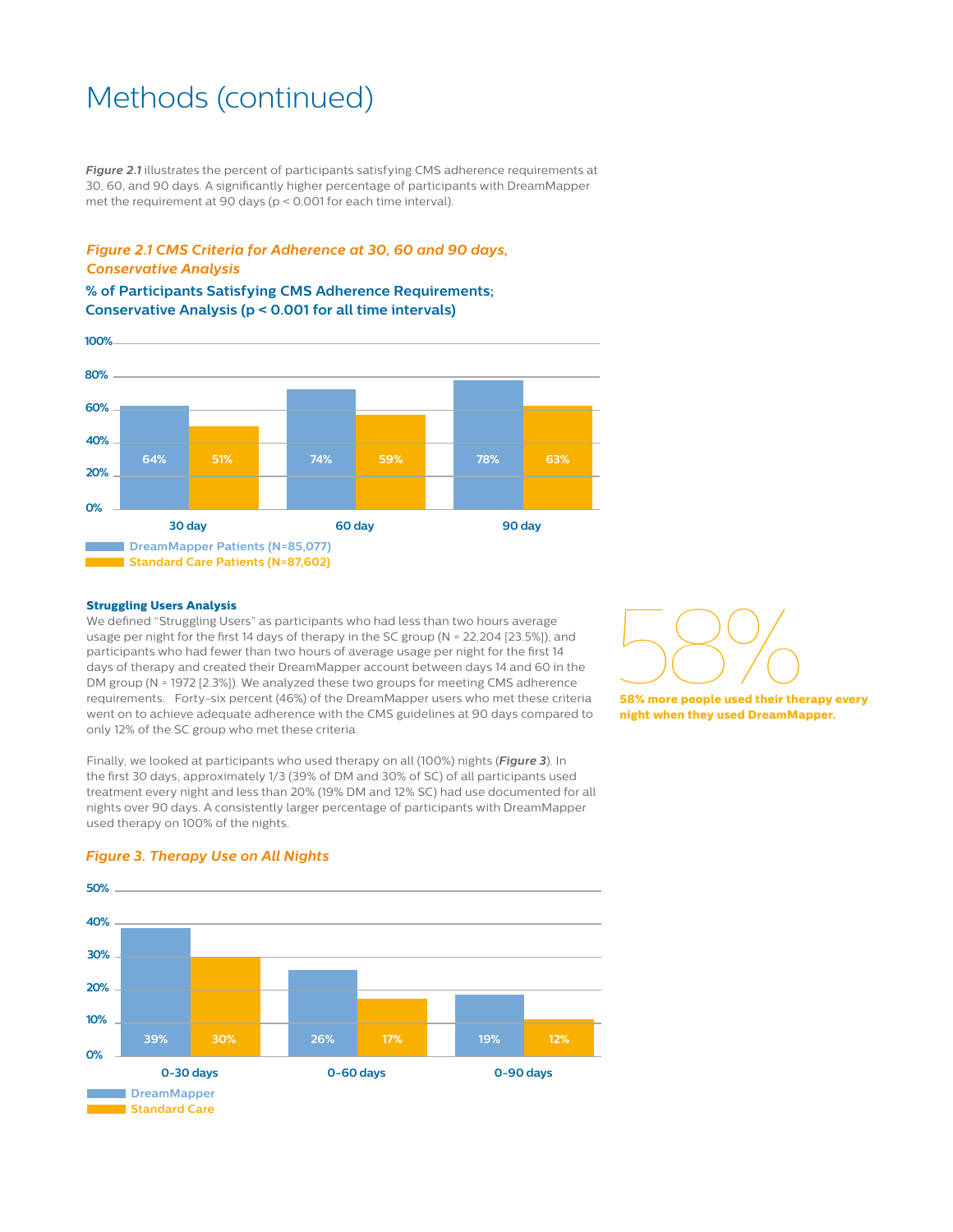# Methods (continued)

# **Mask Leak and Treatment Efficacy**

In both the conservative analysis and the high-user analysis, participants were effectively treated. Mask leak and apnea hypopnea index (AHI) were statistically lower in the DreamMapper groups.

# *Table 4. Apnea Hypopnea Index and Mask Leak*

| <b>Conservative Analysis</b> | $DM (Mean \lbrack \pm SD \rbrack)$<br>$(N = 85077)$ | SC (Mean [± SD])<br>$(N = 87602)$        |
|------------------------------|-----------------------------------------------------|------------------------------------------|
| Average Mask Leak (I/m)*     | 32.1(15.2)                                          | 32.6(21.3)                               |
| AHI (Events/Hour)*           | 3.2(3.8)                                            | 3.7(5.1)                                 |
|                              |                                                     |                                          |
| <b>High User Analysis</b>    | $DM (Mean \lbrack \pm SD \rbrack)$<br>$(N = 71157)$ | $SC$ (Mean $[\pm SD]$ )<br>$(N = 56711)$ |
| Average Mask Leak (I/m)*     | 33.2(14.1)                                          | 35.6(19.2)                               |

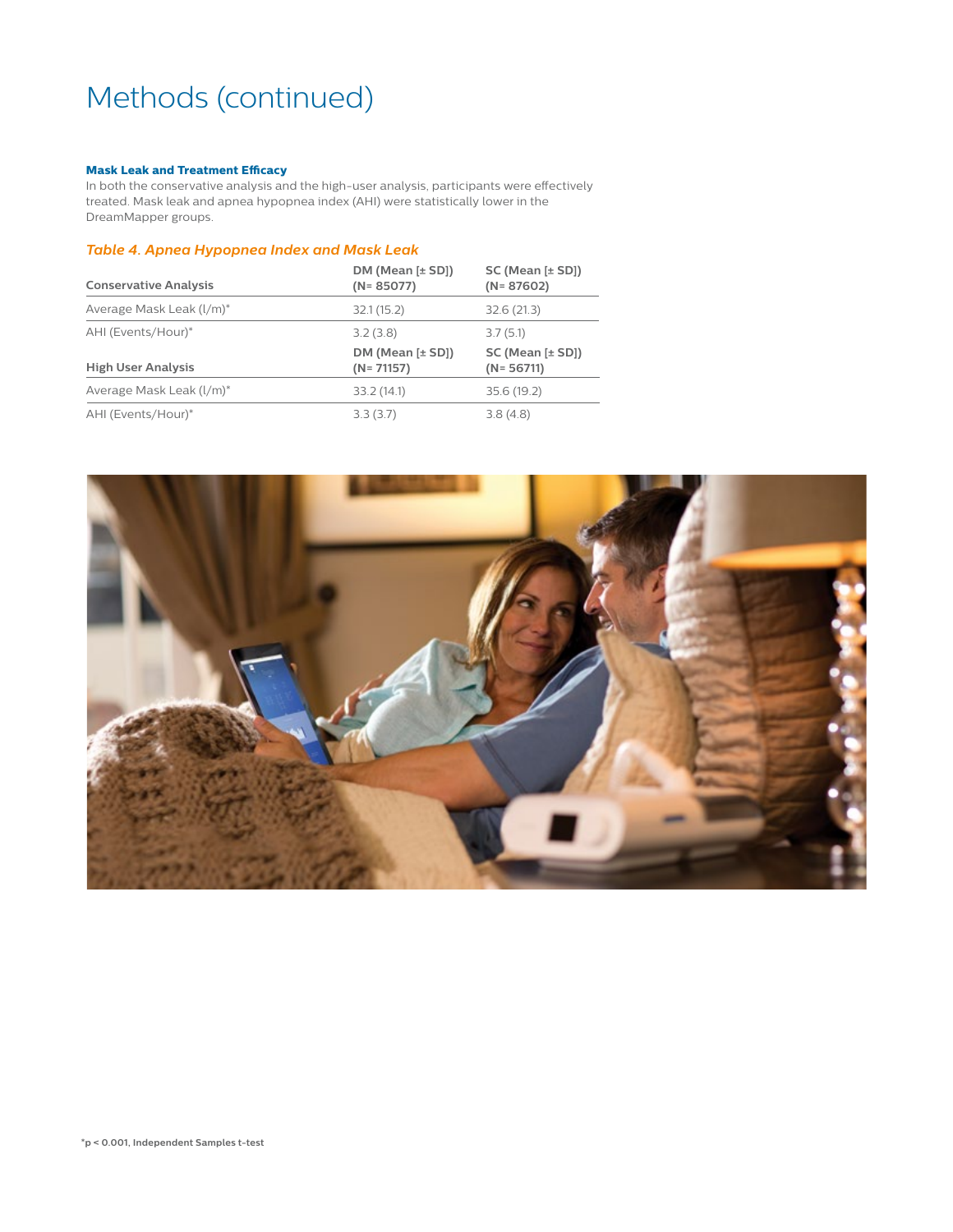# **Discussion**

PAP adherence has been a consistent problem in assuring that patients and their caregivers reap the full benefits of treatment. Studies have shown that even minimal use of PAP therapy confers benefits (17), but that maximal outcomes are associated with greater long-term use of therapy (5, 6). Advances in device technology have been notable over the past two decades, but these may have begun to plateau in the past few years. Therefore, we need to focus more on the right methods and tools with which the patient can interact to improve their adherence to treatment. These efforts are the purview of the field of health psychology and health behavior change experts.

*DreamMapper is designed from prominent theories of health behavior change and empirically tested behavioral PAP adherence interventions.* (14, 15) The DreamMapper tool is the culmination of several years of study focused on why patients choose to use PAP therapy and what factors influence patient engagement and motivation. Constructs from social cognitive theory are employed to develop an intervention that guides patients carefully and with regard to their own capabilities. Feedback and goal-setting are used in ways consistent with motivational enhancement techniques (MET) developed by one of the authors (MSA).

The DreamMapper application uses a personal approach, engaging patients in their own therapy and providing information that is relevant to the patient and his/her family to encourage active engagement in therapy. Educational modules are employed but the program operates on the premise that education alone does not change behavior. Finally, specific techniques are employed to enable DreamMapper to provide meaningful information to the users in a timely manner in order to enhance motivation to change. This retrospective study was designed to test the efficacy of DreamMapper on PAP therapy in the real world.

*The results from our retrospective analysis suggested that using DreamMapper confers benefit on adherence to treatment.* We demonstrated a marked improvement in time on PAP therapy, as well as on the number of participants who met CMS criteria for adherence to treatment in both the conservative analyses and the analyses of high users. There were benefits in adherence to early strugglers as well.

*Our analyses demonstrated that 64% of DreamMapper users reached CMS adherence criteria even as early as 30 days into therapy. Comparatively, 51% of Standard Care participants reached this level at 30 days and only 63% at 90 days.*

CMS criteria for adherence are important, as payers are now implementing similar guidelines across the US and many believe that similar approaches will be taken across the world. Such guidelines require patients to utilize therapy to a set criterion, with proof of adherence, in order to receive reimbursement for their therapy. Our analysis suggests that motivational tools and techniques such as those included in the DreamMapper application and website create a unique opportunity to better engage patients and enable them to help themselves throughout the course of therapy. In fact, when these guidelines are applied to our participants, nearly 26,000 more users achieved CMS adherence criteria.

DreamMapper may also be particularly helpful to those patients who are struggling. We found that individuals who struggle greatly with PAP therapy within the first two weeks adhere to PAP therapy much better when using DreamMapper. *Forty-six percent (46%) in the DreamMapper group who struggled early in therapy went on to achieve CMS adherence criteria compared to only 12% in Standard Care.* This suggests that the mobile application is particularly helpful early in therapy when a patient struggles. Even more, this suggests that DreamMapper can help even the most challenged patients.

Some insurance plans require specific therapy adherence levels as a condition of payment. Patients who struggle in the course of treatment may be required to return their therapy device to the DME provider if adherence criteria for insurance payment are not met. This may leave patients with minimal options to treat their apnea. There have been no long-term studies of the outcomes of these patients, but many may go untreated.

The addition of a structured adherence management program appears to have strengthened the benefits of DreamMapper with higher adherence rates and nightly therapy use.

There are many unique aspects to the DreamMapper mobile application. DreamMapper, along with EncoreAnywhere, contains the key elements of telemedicine and mobile application platforms including the use of electronic messaging, remote monitoring, automated care mechanisms and patient selfmanagement platforms (18). Perhaps the most notable is the employment of several empirically tested methods based on theories of behavior change. There are many health behavior applications on the market today but not many studies reporting the outcomes of using these applications. This is largely because changing behavior is more complex than simply providing feedback, educating and letting patients set their own goals (19). Feedback about poor use can lead to feelings of failure and abandonment of therapy. Setting the wrong goals can result in similar outcomes (20). Also, simple education has been demonstrated to work only for motivated patients (15).

The key to successful and lasting behavior change lies in taking an informed approach to patient engagement and activation (21). DreamMapper was created using behavior change models, incorporating tools and techniques developed through decades of research into a single mobile and web application.

We believe that the success of patient engagement applications for health issues will rely mostly on the approach they take to engage and work with patients to help them solve their own problems and to motivate themselves during time of struggle. In this "real world" example, DreamMapper seems to provide this support and motivation for patients with sleep apnea and it does so within relatively short periods of time.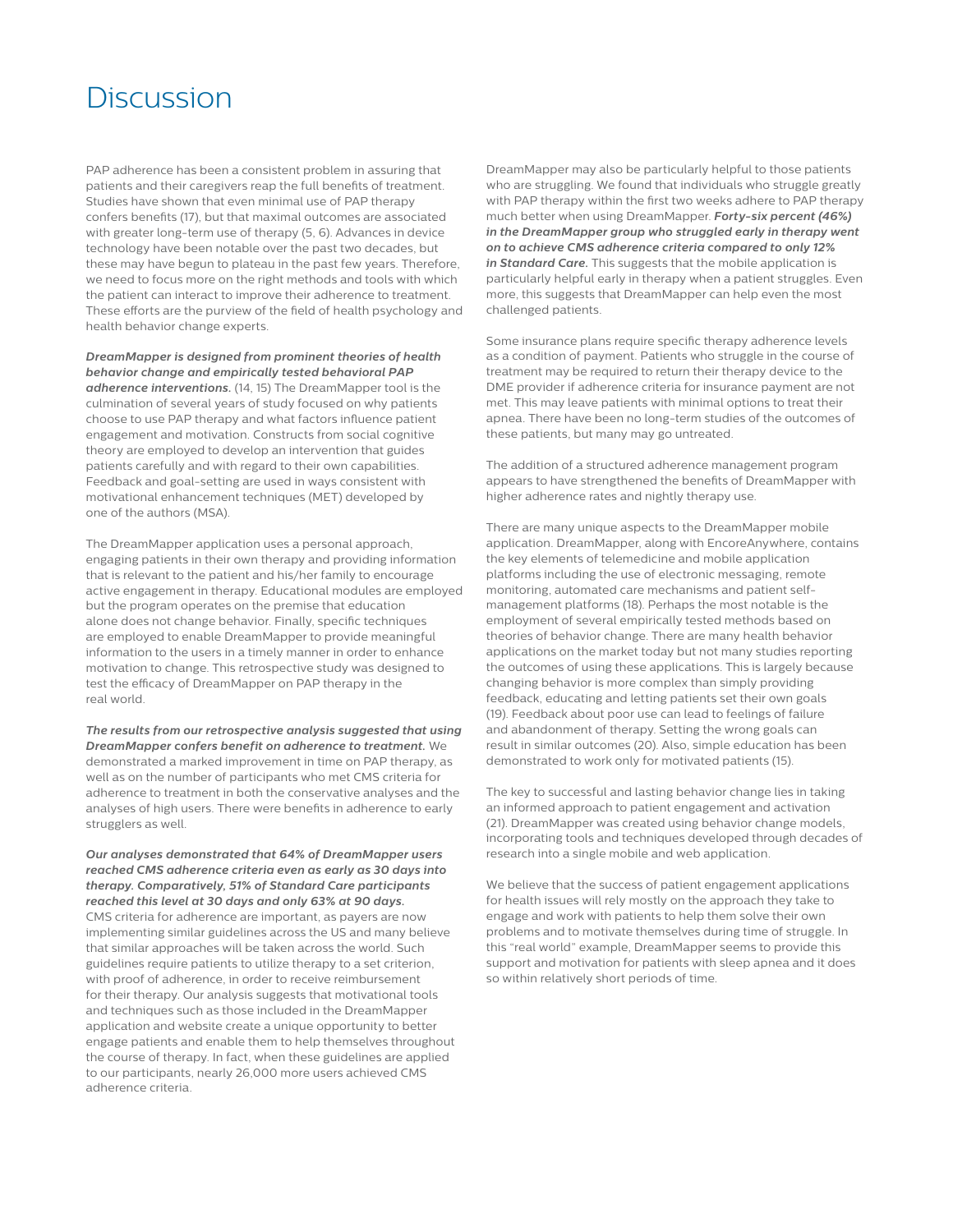# Bibliography

# **1.**

Shahar E, Whitney CW, Redline S, Lee ET, Newman AB, Nieto FJ, O'Connor GT, Boland LL, Schwartz JE, Samet JM. Sleep-disordered breathing and cardiovascular disease: cross-sectional results of the Sleep Heart Health Study. Am J Respir Crit Care Med 2001, 163:19–25.

# **2.**

Peppard PE, Young T, Barnet JH, et al. Increased prevalence of sleep-disordered breathing in adults. Am J Epidemiol 2013;177:1006–14.

## **3.**

Phillips CL, Grunstein RR, Darendeliler MA, Mihailidou AS, Srinivasan VK, Yee BJ, Marks GB, Cistulli PA. Health outcomes of continuous positive airway pressure versus oral appliance treatment for obstructive sleep apnea: a randomized controlled trial. Am J Respir Crit Care Med. 2013 Apr 15;187(8):879-87.

### **4.**

Rosenberg R, Doghramji P. Optimal treatment of obstructive sleep apnea and excessive sleepiness. Adv Ther. 2009 Mar;26(3):295-312.

### **5.**

Aloia MS, Zimmerman ME, Arnedt JT, Stanchina M, Millman RP. Adherence in memory-impaired patients with obstructive sleep apnea: normalization of memory performance and positive airway pressure. Chest 2006;130;1772-1778.

### **6.**

Weaver TE, Maislin G, Dinges DF, Bloxham T, George CF, Greenberg H, Kader G, Mahowald M, Younger J, Pack AI. Relationship between hours of CPAP use and achieving normal levels of sleepiness and daily functioning. Sleep 2007;30:711–719.

## **7.**

Centers for Medicare and Medicaid Services. Positive Airway Pressure (PAP) Devices. December 2010. http://www.cms. gov/medicare-coverage-database/details/ncd-details. aspx?NCDId=226&ver=3 \_DocCvg Factsheet\_ICN905064.pdf.

## **8.**

Kribbs NB, Pack AI, Kline LR, Smith PL, Schwartz AR, Schubert NM, Redline S, Henry JN, Getsy JE, Dinges DF. Objective measurement of patterns of nasal CPAP use by patients with obstructive sleep apnea. Am Rev Respir Dis 1993;147:887–895.

## **9.**

Billings ME; Auckley D; Benca R; Foldvary-Schaefer N; Iber C; Redline S; Rosen CL; Zee P; Kapur VK. Race and residential socioeconomics as predictors of CPAP adherence. SLEEP 2011;34(12):1653-1658.

## **10.**

Sawyer AM, Gooneratne NS, Marcus CL, Ofer D, Richards KC, Weaver TE. A systematic review of CPAP adherence across age groups: clinical and empiric insights for developing CPAP adherence interventions. Sleep Med Rev. 2011 Dec;15(6):343-56.

## **11.**

Aloia MS, Arnedt JT, Stepnowsky C, Hecht J, Borrelli B. Predicting treatment adherence in obstructive sleep apnea using principles of behavior change. J Clin Sleep Med. 2005 Oct 15;1(4):346-53.

# **12.**

Aloia MS, Smith K, Arnedt JT, Millman RP, Stanchina M, Carlisle C, Hecht J, Borrelli B. Brief behavioral therapies reduce early positive airway pressure discontinuation rates in sleep apnea syndrome: preliminary findings. Behav Sleep Med. 2007;5(2):89-104.

# **13.**

Olsen S, Smith SS, Oei TP, Douglas J. Motivational interviewing (MINT) improves continuous positive airway pressure (CPAP) acceptance and adherence: a randomized controlled trial. J Consult Clin Psychol. 2012 Feb;80(1):151-63.

### **14.**

Aloia MS, Arnedt JT, Riggs RL, Hecht J, Borrelli B. Clinical management of poor adherence to CPAP: motivational enhancement. Behav Sleep Med. 2004;2(4):205-22.

### **15.**

Aloia MS; Arnedt JT; Strand M; Millman RP; Borrelli B. Motivational enhancement to improve adherence to positive airway pressure in patients with obstructive sleep apnea: a randomized controlled trial. SLEEP 2013;36(11):1655-1662.

# **16.**

Weaver TE, Grunstien RR. Adherence to continuous positive airway pressure therapy: the challenge to effective treatment. 2008 Proc Am Thorac Soc (5) 173–178.

# **17.**

Aloia MS, Knoepke CE, Lee-Chiong T. The new local coverage determination criteria for adherence to positive airway pressure treatment: testing the limits? Chest. 2010 Oct;138(4):875-9.

## **18.**

Hwang D. Monitoring progress and adherence with positive airway pressure therapy for obstructive sleep apnea: the roles of telemedicine and mobile health applications. Sleep Med Clin. 2016 Jun;11(2):161-71.

# **19.**

Delamater A. Improving patient adherence clinical diabetes 24 (2) 2006, 71 -77.

## **20.**

Foster G, Makris A, Bailer B, Behavioral treatment of obesity Am J Clin Nutr 2005 82 230S–5S.

## **21.**

Teixeira et al. International journal of behavioral nutrition and physical activity 2012, 9:22.